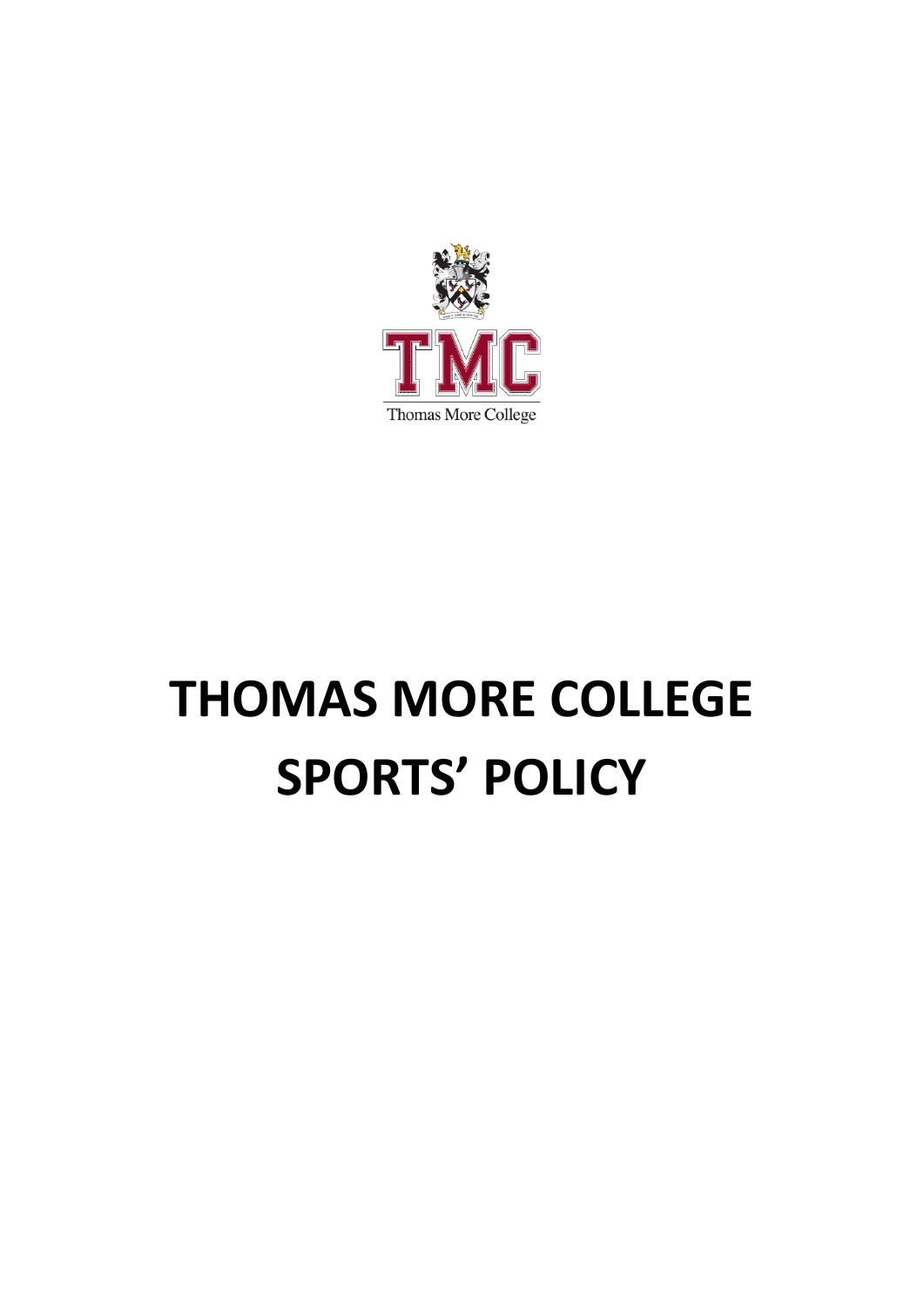## **THOMAS MORE COLLEGE**

#### **SPORTS POLICY DOCUMENT – EXTRA CURRICULAR SPORT**

#### **MISSION STATEMENT:**

Thomas More College strives to encourage every individual to become actively involved in a wide variety of sporting activities, providing them with the opportunity to participate at their personal level of ability. We believe that a healthy balance between competitiveness, teamwork, acknowledgement of responsibility and fun should be obtained. Both their teammates and their coach, irrespective of their level of achievement, should value every child.

To ensure that this credo is met, there are responsibilities required from all the parties involved in the sporting life of the Thomas More College pupils:

#### **VISION:**

To be a school where we support and encourage balanced education through an extra-mural programme and we give our learners the opportunity to develop to their full potential by using life skills and sporting skills through the excitement of participating at a competitive level.

#### **GOALS:**

Encourage the following through active participation:

- Healthy sportsmanship and camaraderie
- Allow each player to reach their full potential
- Develop leadership skills
- Encourage a healthy lifestyle
- Develop emotional intelligence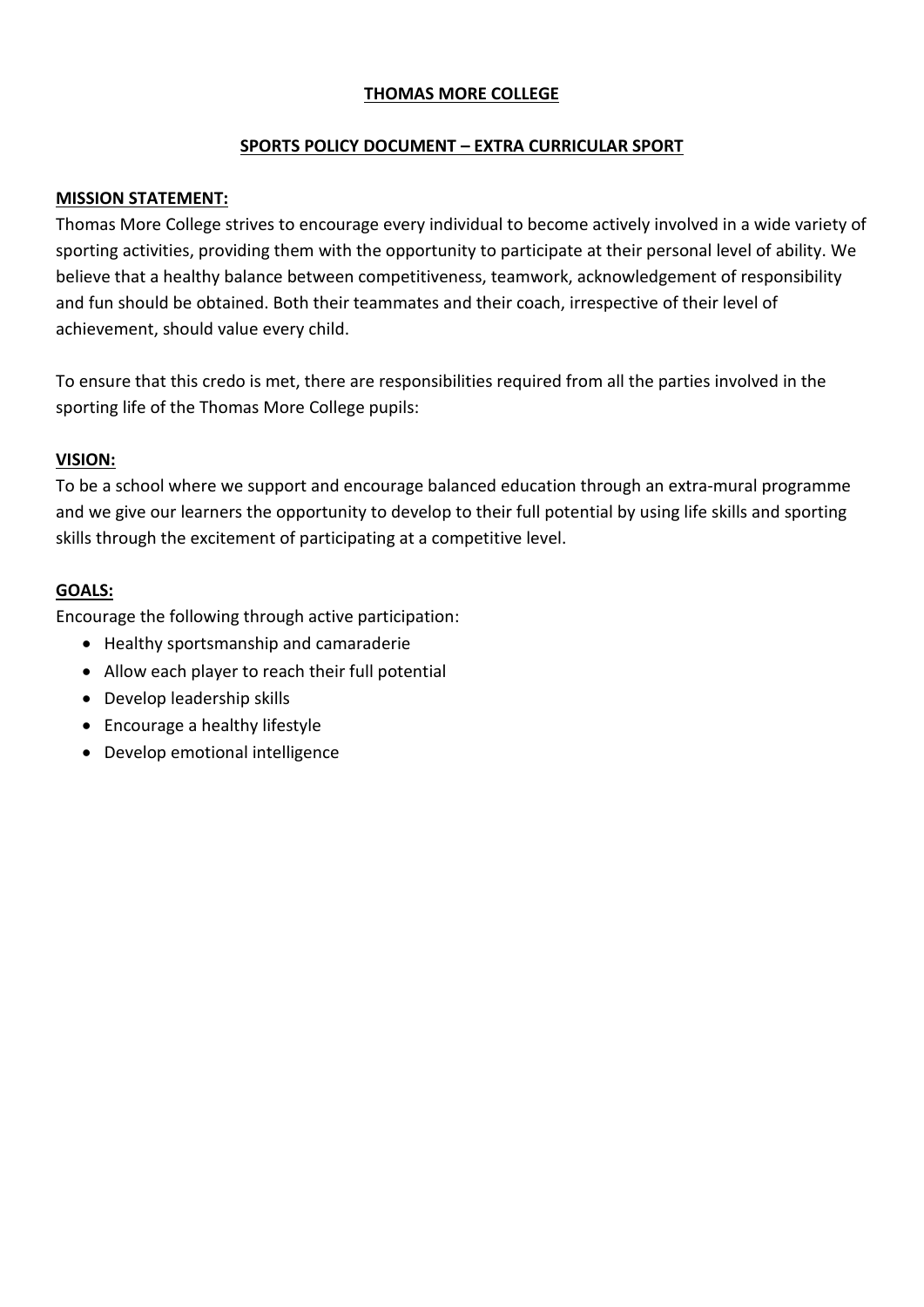## **PLAYERS CODE OF CONDUCT:**

- Should strive for 100% attendance at both practices and matches.
- They should be in the correct dress code in both instances and be punctual.
- In the case of illness / absence, the coach and manager should be timeously informed and an appropriate letter of excuse written by the parents, explaining the inability to participate.
- In some instances players may be required to collect and return the required equipment for their practice/match.
- Players will be expected to look after and treat with respect the equipment they utilise (both their own and the schools).
- Should players wish, their Coach/Manager/Sports Co-ordinators may be approached to address any concerns.
- At all times they should exhibit a disciplined and sportsmanlike demeanour.
- Players should strive for excellence whilst maintaining humility.
- Have Fun!

# REWARDS AND INCENTIVES:

- Players receive participation points relative to their level of commitment and performance. This is an important aspect of their life at Thomas More as it encourages, amongst other things, an awareness of community responsibility, growth and success and sometimes may be considered in discussion regarding presentation of awards.
- There are also accolades read out in assemblies with participants also receiving Certificates/Colours/Honours etc. This is an important part of acknowledging individual excellence and service and serves as additional motivation towards which others can aspire. Receipt of such often serves to assist pupils to gain placing/acknowledgement beyond the bounds of Thomas More College.
- Rewards are also made to players at the various Awards Evenings for their performance, attitude and attendance.

## **SPECTATORS CODE OF CONDUCT:**

Whilst Thomas More College encourages and appreciates the support given to our sports teams, we respectfully request that, in doing so, you abide by the following:

- Encourage all players to play by the rules.
- We wish to inculcate a love for sport allow your child to enjoy the game.
- Good play from both teams needs to be encouraged and applauded.
- Support the referee's decision (even though you may disagree with a ruling).
- Do not abuse the referee, players or other spectators.
- Do not run onto the field at any time.
- No alcohol may be present or consumed on Thomas More College premises during any sporting activities. Alcoholic beverages purchased at the Robin Savory Pavilion may only be consumed on its premises, and nowhere else on the campus.
- Siblings must be discouraged from running onto the field and must be supervised.
- Use the litter-bins that have been provided.